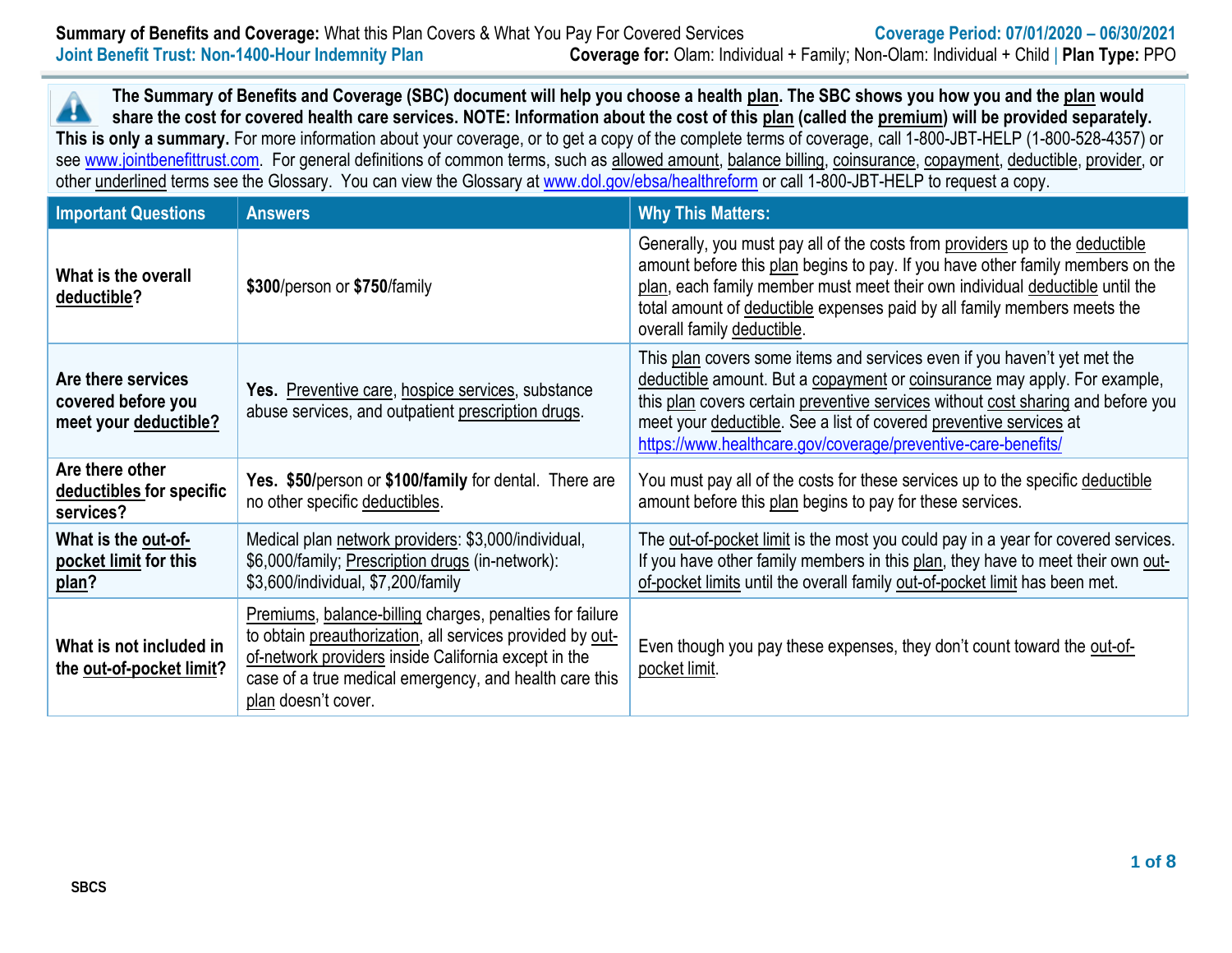| <b>Important Questions</b>                                   | <b>Answers</b>                                      |                                                                                                                                                                                                                                                                                                                                                                                                                                                                                   | <b>Why This Matters:</b>                                                                                                                                                                                                                                                                                                                                                                                                                                         |                                                                                                                                                                                                                                                                                                                                                                                                                  |
|--------------------------------------------------------------|-----------------------------------------------------|-----------------------------------------------------------------------------------------------------------------------------------------------------------------------------------------------------------------------------------------------------------------------------------------------------------------------------------------------------------------------------------------------------------------------------------------------------------------------------------|------------------------------------------------------------------------------------------------------------------------------------------------------------------------------------------------------------------------------------------------------------------------------------------------------------------------------------------------------------------------------------------------------------------------------------------------------------------|------------------------------------------------------------------------------------------------------------------------------------------------------------------------------------------------------------------------------------------------------------------------------------------------------------------------------------------------------------------------------------------------------------------|
| Will you pay less if you<br>use a network<br>provider?       | 4357 for the mammography network.                   | Yes. See www.anthem.com/ca or call 1-833-346-3365 for<br>a list of medical and behavioral health network providers<br>in the state of California. For Blue Card medical network<br>providers outside of California, call 800-810-2583. Call<br>Teamsters Alcohol/Drug Rehabilitation Program (TARP)<br>at 1-800-522-8277 for substance abuse providers. Call<br>Landmark Healthcare at 1-800-638-4557 for chiropractic<br>providers. Call the Administrative Office at 1-800-528- | This plan uses a provider network. You will pay less if you use a provider in the<br>plan's network. You will pay the most if you use an out-of-network provider, and<br>you might receive a bill from a provider for the difference between the provider's<br>charge and what your plan pays. Be aware your network provider might use an<br>out-of-network provider for some services (such as lab work). Check with your<br>provider before you get services. |                                                                                                                                                                                                                                                                                                                                                                                                                  |
| Do you need a referral<br>to see a specialist?               | No.                                                 |                                                                                                                                                                                                                                                                                                                                                                                                                                                                                   | You can see the specialist you choose without a referral.                                                                                                                                                                                                                                                                                                                                                                                                        |                                                                                                                                                                                                                                                                                                                                                                                                                  |
|                                                              |                                                     |                                                                                                                                                                                                                                                                                                                                                                                                                                                                                   | All copayment and coinsurance costs shown in this chart are after your deductible has been met, if a deductible applies.                                                                                                                                                                                                                                                                                                                                         |                                                                                                                                                                                                                                                                                                                                                                                                                  |
| <b>Common</b><br><b>Medical Event</b>                        | <b>Services You May</b><br><b>Need</b>              | <b>Network Provider</b><br>(You will pay the least)                                                                                                                                                                                                                                                                                                                                                                                                                               | <b>What You Will Pay</b><br><b>Out-of-Network Provider</b><br>(You will pay the most)                                                                                                                                                                                                                                                                                                                                                                            | <b>Limitations, Exceptions, &amp; Other Important</b><br><b>Information</b>                                                                                                                                                                                                                                                                                                                                      |
|                                                              | Primary care visit to<br>treat an injury or illness | 20% coinsurance                                                                                                                                                                                                                                                                                                                                                                                                                                                                   | Not covered.                                                                                                                                                                                                                                                                                                                                                                                                                                                     | None.                                                                                                                                                                                                                                                                                                                                                                                                            |
|                                                              | Specialist visit                                    | 20% coinsurance                                                                                                                                                                                                                                                                                                                                                                                                                                                                   | Not covered.                                                                                                                                                                                                                                                                                                                                                                                                                                                     | None.                                                                                                                                                                                                                                                                                                                                                                                                            |
| If you visit a health<br>care provider's office<br>or clinic | Preventive<br>care/screening/<br>immunization       | No charge. Deductible does<br>not apply.                                                                                                                                                                                                                                                                                                                                                                                                                                          | Not covered.                                                                                                                                                                                                                                                                                                                                                                                                                                                     | • You may have to pay for services that aren't<br>preventive. Check with the Administrative<br>Office regarding whether the services<br>needed are considered preventive. Then<br>check what your plan will pay for.<br>• Mammograms must be done through the<br>Mammography network (rather than Anthem)<br>in order to paid as a preventive service.<br>Maximum Plan payment for a mammogram<br>is \$163/exam. |
| If you have a test                                           | Diagnostic test (x-ray,<br>blood work)              | 20% coinsurance                                                                                                                                                                                                                                                                                                                                                                                                                                                                   | Not covered.                                                                                                                                                                                                                                                                                                                                                                                                                                                     | Maximum Plan payment for a mammogram is<br>\$163/exam.                                                                                                                                                                                                                                                                                                                                                           |
|                                                              | Imaging (CT/PET<br>scans, MRIs)                     | 20% coinsurance                                                                                                                                                                                                                                                                                                                                                                                                                                                                   | Not covered.                                                                                                                                                                                                                                                                                                                                                                                                                                                     | Preauthorization of certain diagnostic imaging<br>and tests is required to avoid a penalty of                                                                                                                                                                                                                                                                                                                    |

nonpayment.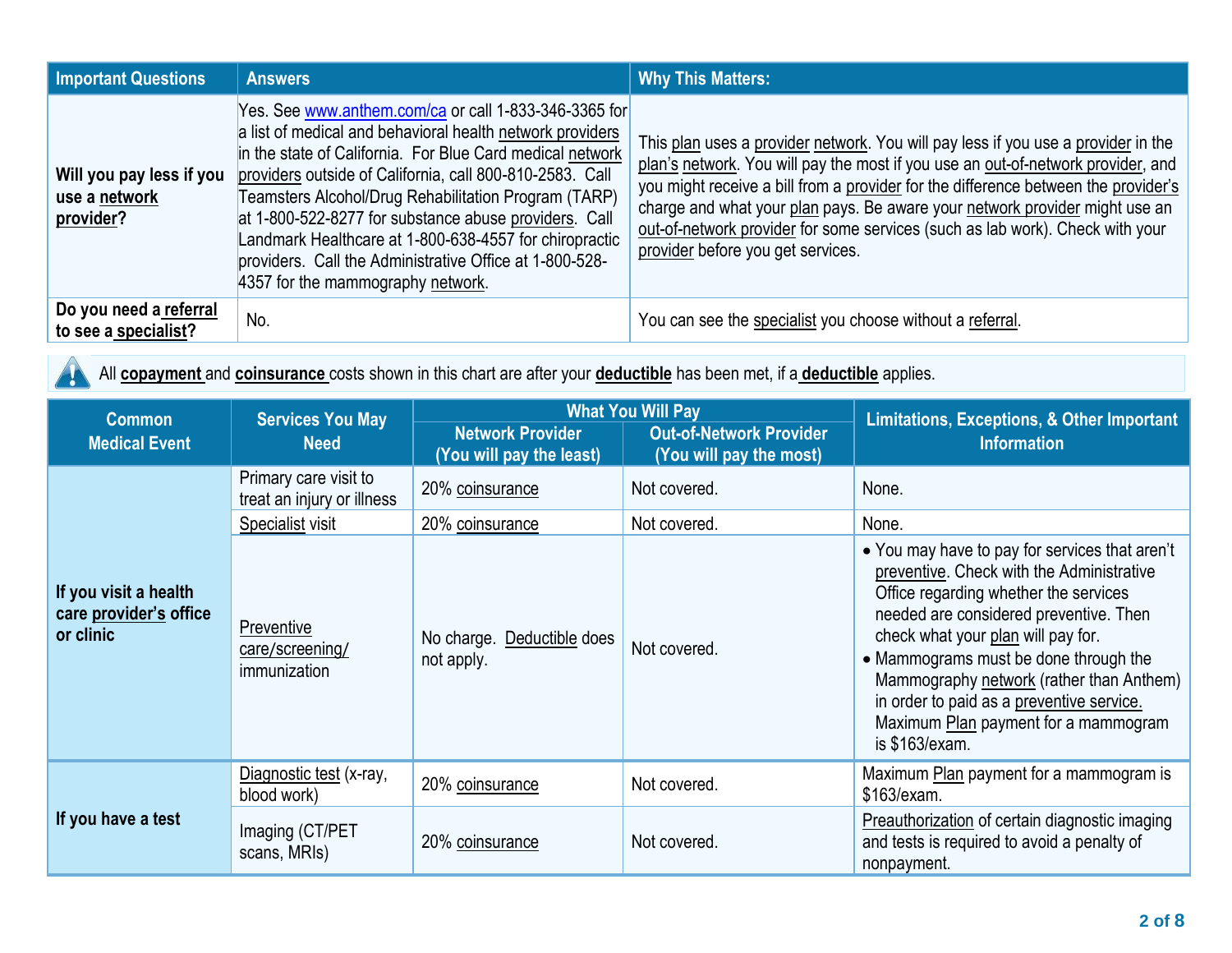| <b>Common</b>                                                                                                                                             | <b>Services You May</b>                                                                   | <b>What You Will Pay</b>                                                                        |                                                           | <b>Limitations, Exceptions, &amp; Other Important</b>                                                                                                                                                                                                                                                                                                                                                                                                   |  |
|-----------------------------------------------------------------------------------------------------------------------------------------------------------|-------------------------------------------------------------------------------------------|-------------------------------------------------------------------------------------------------|-----------------------------------------------------------|---------------------------------------------------------------------------------------------------------------------------------------------------------------------------------------------------------------------------------------------------------------------------------------------------------------------------------------------------------------------------------------------------------------------------------------------------------|--|
| <b>Medical Event</b>                                                                                                                                      | <b>Need</b>                                                                               | <b>Network Provider</b><br>(You will pay the least)                                             | <b>Out-of-Network Provider</b><br>(You will pay the most) | <b>Information</b>                                                                                                                                                                                                                                                                                                                                                                                                                                      |  |
| If you need drugs to<br>treat your illness or<br>condition<br>More information about<br>prescription drug<br>coverage is available at<br>www.caremark.com | <b>Formulary Generic</b><br>drugs                                                         | Deductible does not apply.<br>Retail pharmacy for 30 day<br>supply: \$10 copayment per<br>fill. | Not covered                                               | Preauthorization required for certain drugs<br>(including opioids) or the plan will not pay<br>for the prescription.<br>No charge for FDA-approved formulary<br>generic contraceptives. No charge for<br>formulary brand name contraceptives if a<br>formulary generic is medically<br>inappropriate. No charge for a non-<br>formulary contraceptive if both a<br>formulary generic and formulary brand<br>contraceptive are medically inappropriate). |  |
|                                                                                                                                                           | Formulary Brand drugs<br>(Preferred brand drugs)                                          | Deductible does not apply.<br>Retail pharmacy for 30 day<br>supply: \$20 copayment per<br>fill. | Not covered                                               |                                                                                                                                                                                                                                                                                                                                                                                                                                                         |  |
|                                                                                                                                                           | Non-formulary drugs<br>(Non-preferred brand<br>drugs and Non-<br>preferred generic drugs) | Not covered                                                                                     | Not covered                                               | You pay 100% for these drugs, even in-<br>network.                                                                                                                                                                                                                                                                                                                                                                                                      |  |
|                                                                                                                                                           | <b>Specialty drugs</b>                                                                    | Deductible does not apply.<br>\$40 copayment per/ fill.                                         | Not covered                                               | <b>Preauthorization required for certain Specialty</b><br>Drugs or the plan will not pay for the<br>prescription.                                                                                                                                                                                                                                                                                                                                       |  |
| If you have outpatient<br>surgery                                                                                                                         | Facility fee (e.g.,<br>ambulatory surgery<br>center)                                      | 20% coinsurance                                                                                 | Not covered.                                              | Preauthorization is required for certain<br>procedures.                                                                                                                                                                                                                                                                                                                                                                                                 |  |
|                                                                                                                                                           | Physician/surgeon fees                                                                    | 20% coinsurance                                                                                 | Not covered.                                              | None.                                                                                                                                                                                                                                                                                                                                                                                                                                                   |  |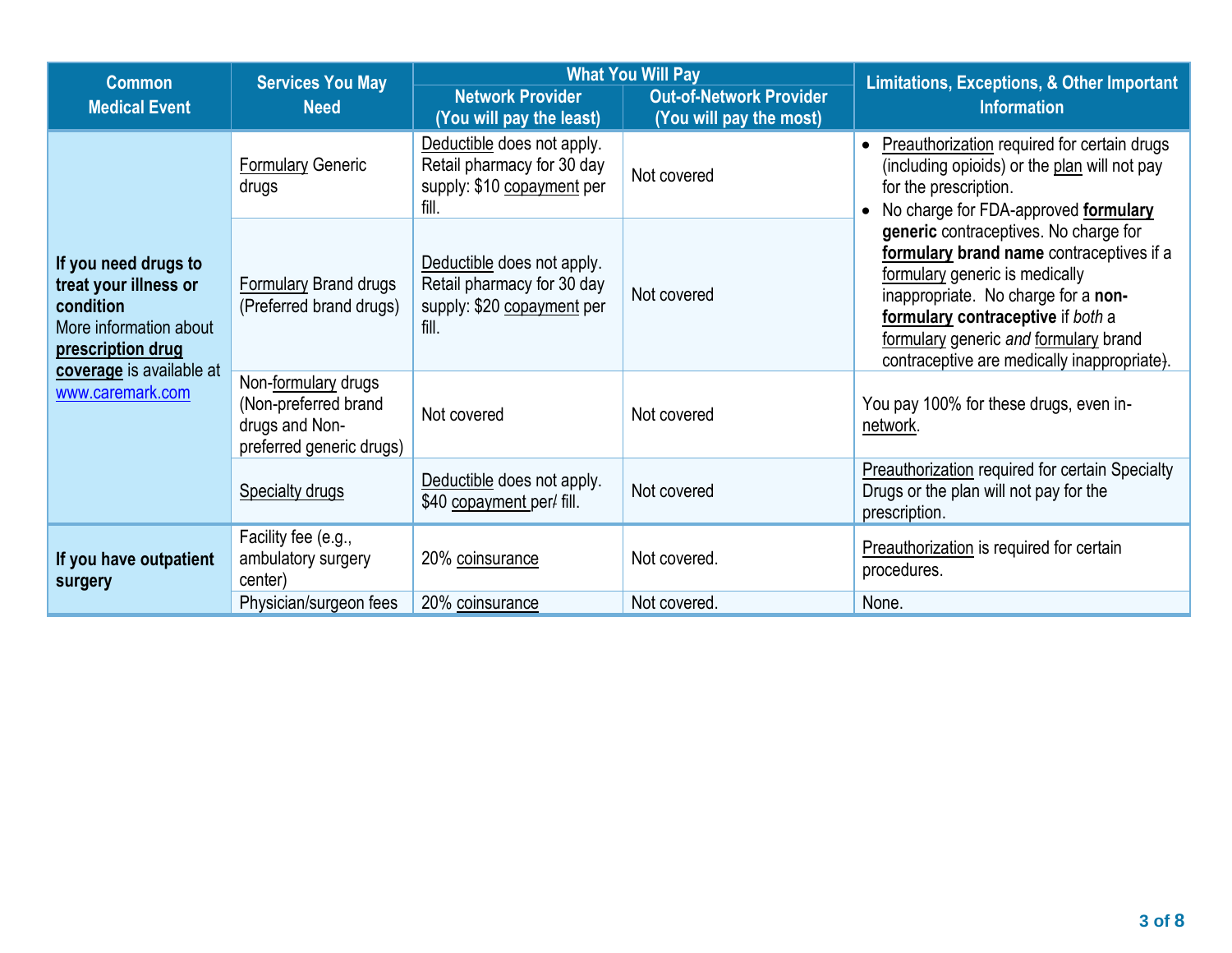| <b>Common</b>                                                                      | <b>Services You May</b><br><b>Need</b>     | <b>What You Will Pay</b>                                                                                      |                                                                      | Limitations, Exceptions, & Other Important                                                                                                                                                                                                             |
|------------------------------------------------------------------------------------|--------------------------------------------|---------------------------------------------------------------------------------------------------------------|----------------------------------------------------------------------|--------------------------------------------------------------------------------------------------------------------------------------------------------------------------------------------------------------------------------------------------------|
| <b>Medical Event</b>                                                               |                                            | <b>Network Provider</b><br>(You will pay the least)                                                           | <b>Out-of-Network Provider</b><br>(You will pay the most)            | <b>Information</b>                                                                                                                                                                                                                                     |
| If you need immediate<br>medical attention                                         | <b>Emergency room care</b>                 | 20% coinsurance                                                                                               | Medical emergency: 20%<br>coinsurance<br>Non-emergency: Not covered. | Professional/physician charges may be billed<br>separately.                                                                                                                                                                                            |
|                                                                                    | <b>Emergency medical</b><br>transportation | 20% coinsurance                                                                                               | Medical emergency: 20%<br>coinsurance<br>Non-emergency: Not covered. | None.                                                                                                                                                                                                                                                  |
|                                                                                    | Urgent care                                | 20% coinsurance                                                                                               | Not covered.                                                         | None.                                                                                                                                                                                                                                                  |
| If you have a hospital<br>stay                                                     | Facility fee (e.g.,<br>hospital room)      | 20% coinsurance                                                                                               | Not covered.                                                         | Elective hospital admission requires<br>$\bullet$<br>preauthorization to avoid a 50% reduction<br>in your benefit.<br>Maximum Plan payment is \$35,000 for a<br>$\bullet$<br>single routine total hip or knee<br>replacement.                          |
|                                                                                    | Physician/surgeon fees                     | 20% coinsurance                                                                                               | Not covered.                                                         | None.                                                                                                                                                                                                                                                  |
| If you need mental<br>health, behavioral<br>health, or substance<br>abuse services | <b>Outpatient services</b>                 | • Mental Health 20%<br>coinsurance<br>• Substance Abuse<br>services: No charge,<br>deductible does not apply. | Not covered.                                                         | None.                                                                                                                                                                                                                                                  |
|                                                                                    | Inpatient services                         | • Mental Health 20%<br>coinsurance<br>• Substance Abuse<br>services: No charge,<br>deductible does not apply. | Not covered.                                                         | Elective admission for mental health and<br>residential treatment program admission<br>requires preauthorization to avoid a 50%<br>reduction in your benefit. Elective admission<br>for substance abuse services requires<br>preauthorization by TARP. |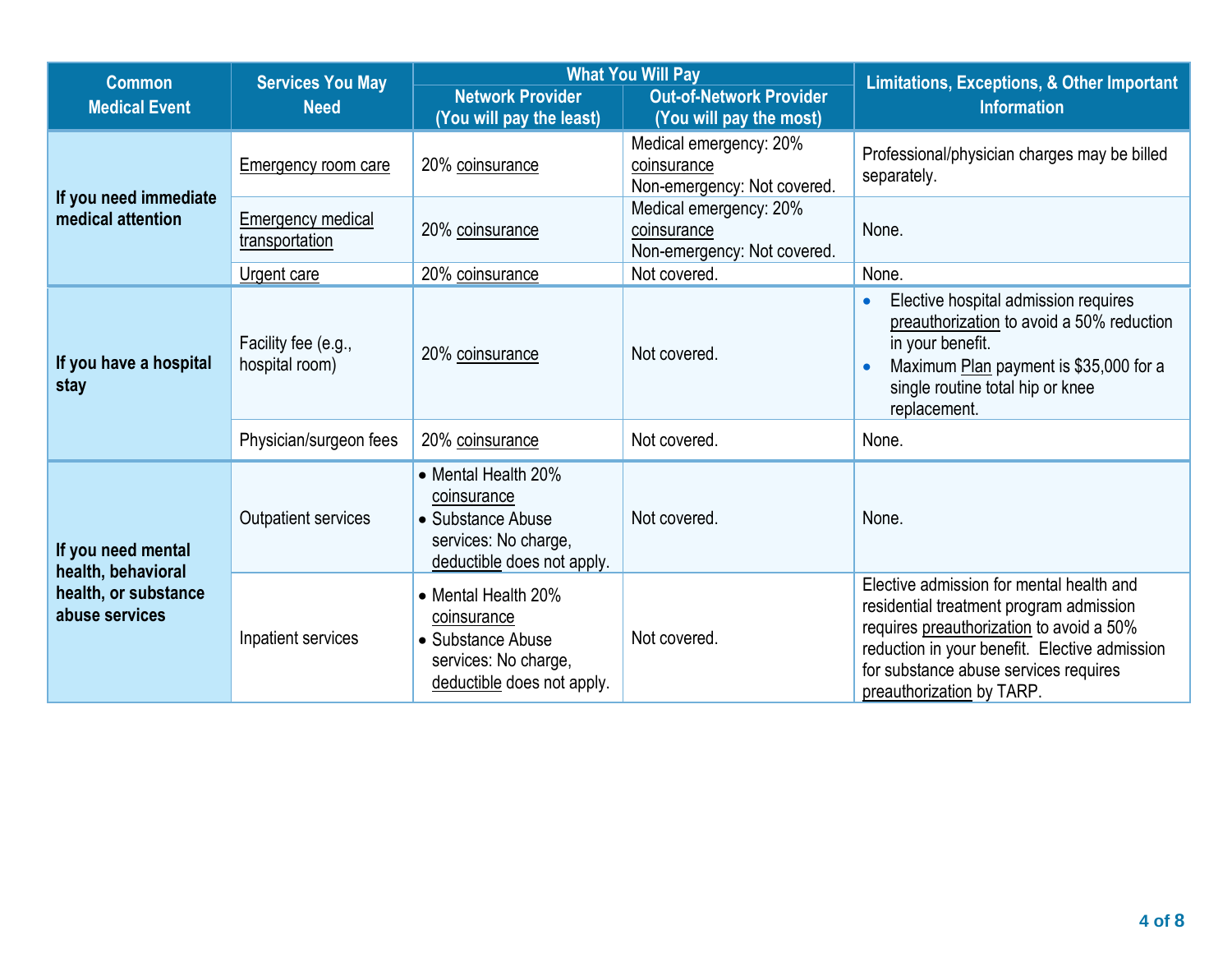| <b>Common</b>                 | <b>Services You May</b>                      | <b>What You Will Pay</b>                            |                                                           | <b>Limitations, Exceptions, &amp; Other Important</b>                                                                                                                                                                                                                                                                                                                                                                                                                                          |  |
|-------------------------------|----------------------------------------------|-----------------------------------------------------|-----------------------------------------------------------|------------------------------------------------------------------------------------------------------------------------------------------------------------------------------------------------------------------------------------------------------------------------------------------------------------------------------------------------------------------------------------------------------------------------------------------------------------------------------------------------|--|
| <b>Medical Event</b>          | <b>Need</b>                                  | <b>Network Provider</b><br>(You will pay the least) | <b>Out-of-Network Provider</b><br>(You will pay the most) | <b>Information</b>                                                                                                                                                                                                                                                                                                                                                                                                                                                                             |  |
|                               | Office visits                                | No charge, deductible does<br>not apply.            | Not covered.                                              | • Cost sharing does not apply for preventive<br>services (well-woman pre-conception or<br>prenatal care).<br>• Maternity care may include tests and<br>services described somewhere else in the<br>SBC (i.e., ultrasound).<br>• Prenatal care (other than certain preventive<br>screenings) and childbirth/delivery is not<br>covered for dependent children.<br>• Preauthorization required only if hospital stay<br>is more than 48 hours for vaginal delivery or<br>96 hours for C-section. |  |
|                               | Childbirth/delivery<br>professional services | 20% coinsurance                                     | Not covered.                                              |                                                                                                                                                                                                                                                                                                                                                                                                                                                                                                |  |
| If you are pregnant           | Childbirth/delivery<br>facility services     | 20% coinsurance                                     | Not covered.                                              |                                                                                                                                                                                                                                                                                                                                                                                                                                                                                                |  |
| If you need help              | Home health care                             | 20% coinsurance                                     | Not covered.                                              | Preauthorization of home health care services<br>is required.                                                                                                                                                                                                                                                                                                                                                                                                                                  |  |
|                               | Rehabilitation services                      | 20% coinsurance                                     | Not covered.                                              | Preauthorization is required for inpatient<br>admission and outpatient physical therapy<br>after 20 visits. If you fail to get your inpatient<br>admission preauthorized, benefits could be<br>reduced by 50%.                                                                                                                                                                                                                                                                                 |  |
| recovering or have            | <b>Habilitation services</b>                 | Not covered.                                        | Not covered.                                              | You pay 100% of this service, even in-network.                                                                                                                                                                                                                                                                                                                                                                                                                                                 |  |
| other special health<br>needs | Skilled nursing care                         | 20% coinsurance                                     | Not covered.                                              | Preauthorization of skilled nursing facility<br>admission is required to avoid a 50% reduction<br>in your benefit.                                                                                                                                                                                                                                                                                                                                                                             |  |
|                               | Durable medical<br>equipment                 | 20% coinsurance                                     | Not covered.                                              | Preauthorization is required for durable<br>medical equipment costing over \$1,000.                                                                                                                                                                                                                                                                                                                                                                                                            |  |
|                               | Hospice services                             | No charge. Deductible does<br>not apply.            | Not covered.                                              | Covered if life expectancy is less than 6<br>months.                                                                                                                                                                                                                                                                                                                                                                                                                                           |  |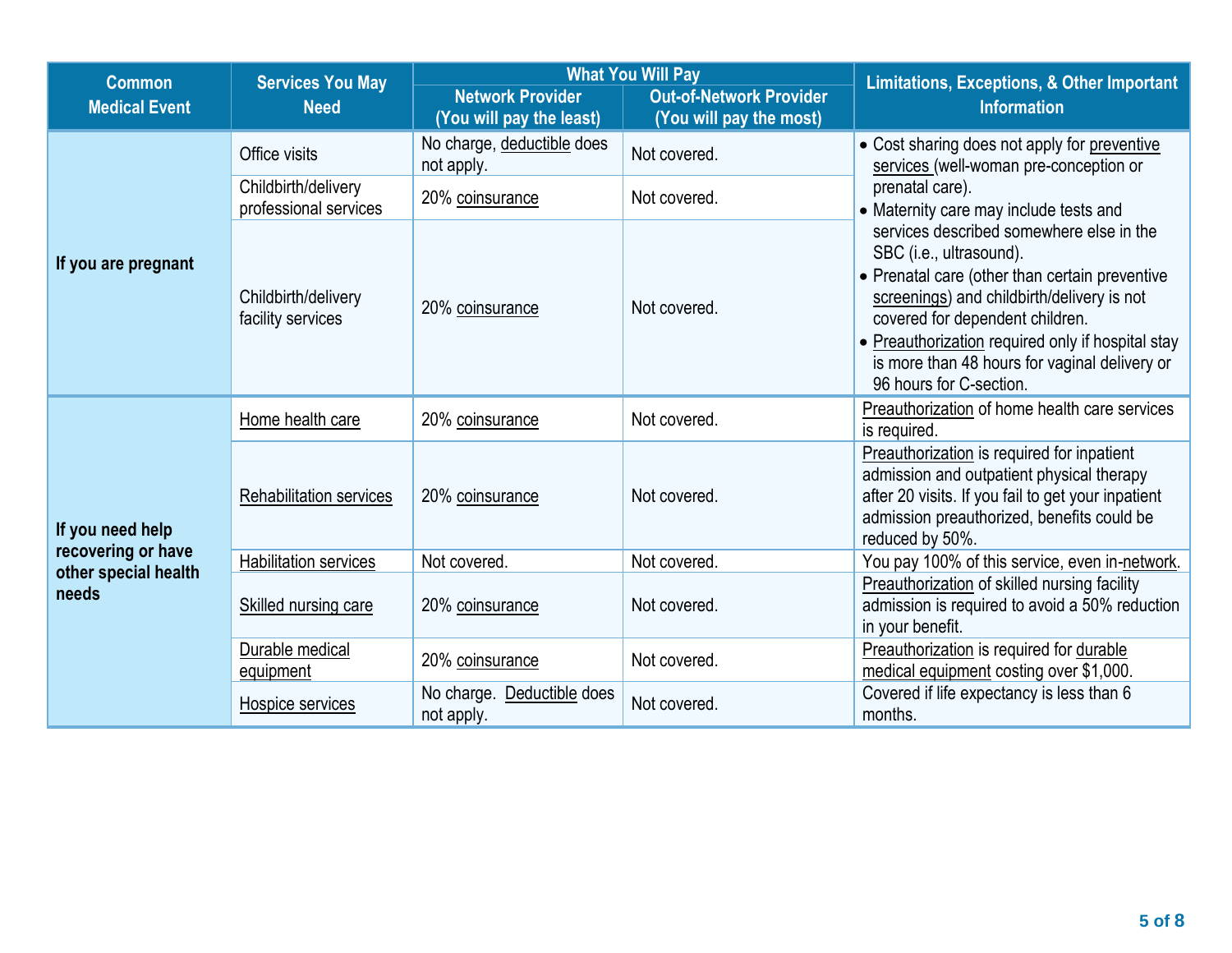| <b>Services You May</b><br><b>Common</b>               |                                                                                                  | <b>What You Will Pay</b>                                          |                                                                         | <b>Limitations, Exceptions, &amp; Other Important</b>                                                                                                                                                                       |  |
|--------------------------------------------------------|--------------------------------------------------------------------------------------------------|-------------------------------------------------------------------|-------------------------------------------------------------------------|-----------------------------------------------------------------------------------------------------------------------------------------------------------------------------------------------------------------------------|--|
| <b>Medical Event</b>                                   | <b>Need</b>                                                                                      |                                                                   | <b>Out-of-Network Provider</b><br>(You will pay the most)               | <b>Information</b>                                                                                                                                                                                                          |  |
|                                                        | Children's eye exam<br>Children's glasses                                                        | Not covered                                                       | Not covered.                                                            | You pay 100% of this service, even in-network.                                                                                                                                                                              |  |
| If your child needs<br>dental or eye care              | Children's dental check-<br>up                                                                   | Covered under a separate<br>dental plan.                          | Covered under a separate<br>dental plan.                                | If you work for an employer other than Olam<br>contact the Administrative Office for<br>information regarding your dental plan.<br>If you are an Olam employee, contact Olam for<br>information regarding your dental plan. |  |
| <b>Excluded Services &amp; Other Covered Services:</b> |                                                                                                  |                                                                   |                                                                         |                                                                                                                                                                                                                             |  |
|                                                        |                                                                                                  |                                                                   |                                                                         | Services Your Plan Generally Does NOT Cover (Check your policy or plan document for more information and a list of any other excluded services.)                                                                            |  |
| Cosmetic surgery<br>plan)                              | Dental care (provided under a separate dental<br>Glasses (Child) (Adult covered under a separate | Infertility treatment<br>Long-term care<br>IIS (evoluding Mexico) | $\bullet$<br>Non-emergency care when traveling outside the<br>$\bullet$ | Private-duty nursing<br>Routine eye care (Child) (Adult covered under a<br>separate vision plan)<br>Routine foot care                                                                                                       |  |

vision plan) • Habilitation services • Hearing Aid U.S. (excluding Mexico) • Non-Formulary Drugs (Non-preferred brand drugs and Non-preferred generic drugs) • Spouse coverage (Non-Olam) • Weight loss programs (except as required by the health reform law) **Other Covered Services (Limitations may apply to these services. This isn't a complete list. Please see your plan document.)** • Bariatric surgery  $\mathbf{H} = \mathbf{H} \cdot \mathbf{H} \cdot \mathbf{H} = \mathbf{H} \cdot \mathbf{H} \cdot \mathbf{H} \cdot \mathbf{H} \cdot \mathbf{H} \cdot \mathbf{H} \cdot \mathbf{H} \cdot \mathbf{H} \cdot \mathbf{H} \cdot \mathbf{H} \cdot \mathbf{H} \cdot \mathbf{H} \cdot \mathbf{H} \cdot \mathbf{H} \cdot \mathbf{H} \cdot \mathbf{H} \cdot \mathbf{H} \cdot \mathbf{H} \cdot \mathbf{H} \cdot \mathbf{H} \cdot \mathbf{H} \cdot \mathbf{H} \cdot \mathbf{H} \cdot \mathbf{H}$ 

| Acupuncture (Preauthorization is required after<br>20 <sup>th</sup> visit per year)<br>providers combined) | Hearing Aid (Employee only) \$500/ear every 3<br>Chiropractic care (\$680/person annual maximum<br>vears<br>for care received from Landmark and Anthem<br>Spouse coverage (Olam only) |
|------------------------------------------------------------------------------------------------------------|---------------------------------------------------------------------------------------------------------------------------------------------------------------------------------------|
|------------------------------------------------------------------------------------------------------------|---------------------------------------------------------------------------------------------------------------------------------------------------------------------------------------|

Your Rights to Continue Coverage: There are agencies that can help if you want to continue your coverage after it ends. The contact information for those agencies is: the Department of Labor's Employee Benefits Security Administration at 1-866-444-EBSA (3272) or [www.dol.gov/ebsa/healthreform.](file:///C:/NRPortbl/EAST/JLH/www.dol.gov/ebsa/healthreform) Other coverage options may be available to you too, including buying individual insurance coverage through the Health Insurance Marketplace. For more information about the Marketplace, visit [www.HealthCare.gov](http://www.healthcare.gov/) or call 1-800-318-2596.

Your Grievance and Appeals Rights: There are agencies that can help if you have a complaint against your plan for a denial of a claim. This complaint is called a grievance or appeal. For more information about your rights, look at the explanation of benefits you will receive for that medical claim. Your plan documents also provide complete information to submit a claim, appeal, or a grievance for any reason to your plan. For more information about your rights, this notice, or assistance, contact: the Administrative Office at 1-800-JBT-HELP (1-800-528-4357) or se[e www.jointbenefittrust.com.](http://www.jointbenefittrust.com/) You may also contact the Department of Labor's Employee Benefits Security Administration at 1-866-444-EBSA (3272) or [www.dol.gov/ebsa/healthreform.](file:///C:/NRPortbl/EAST/JLH/www.dol.gov/ebsa/healthreform)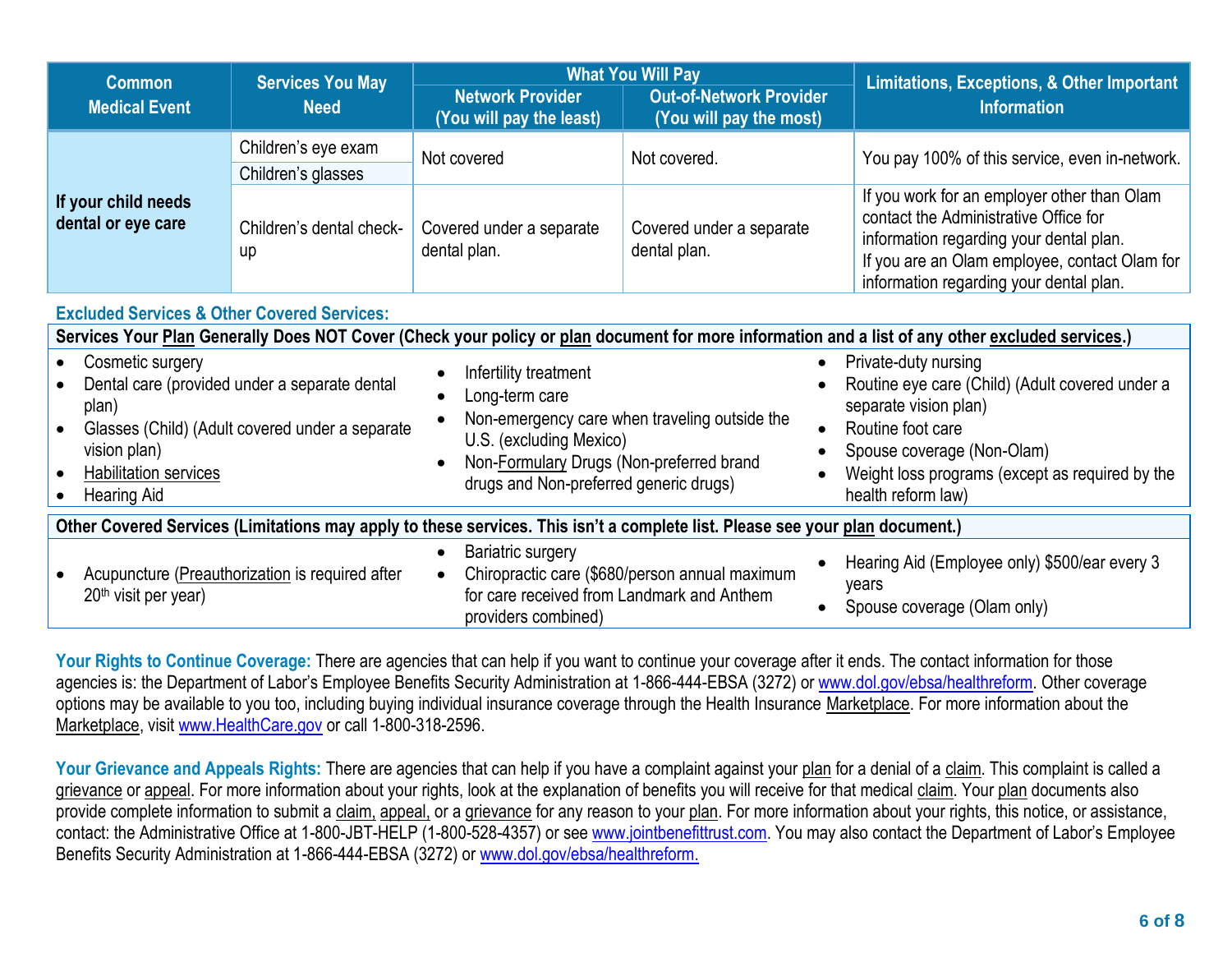## **Does this plan provide Minimum Essential Coverage? Yes**

If you don't have Minimum Essential Coverage for a month, you'll have to make a payment when you file your tax return unless you qualify for an exemption from the requirement that you have health coverage for that month.

## **Does this plan meet the Minimum Value Standards? Yes**

If your plan doesn't meet the Minimum Value Standards, you may be eligible for a premium tax credit to help you pay for a plan through the Marketplace.

### **Language Access Services:**

Spanish (Español): Para obtener asistencia en Español, llame al 1-800-JBT-HELP (1-800-528-4357). Tagalog (Tagalog): Kung kailangan ninyo ang tulong sa Tagalog tumawag sa 1-800-JBT-HELP (1-800-528-4357). Chinese (中文): 如果需要中文的帮助,请拨打这个号码 1-800-JBT-HELP (1-800-528-4357).

––––––––––––––––––––––*To see examples of how this plan might cover costs for a sample medical situation, see the next section.–––––––––––*–––––––––––